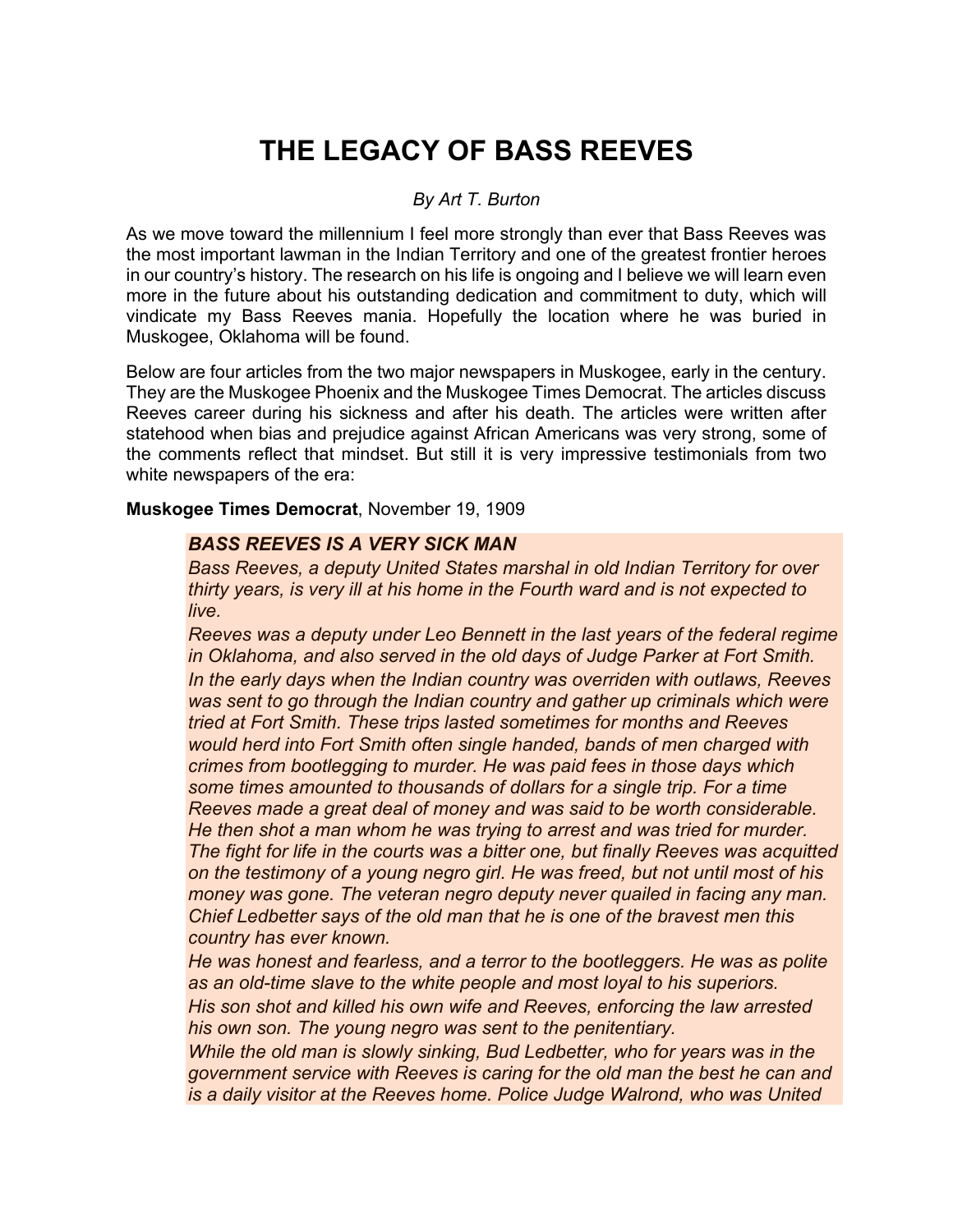*States district attorney while Reeves was an officer, also calls on the old negro.*

*"While Reeves could neither read nor write," said Judge Walrond today, "he had a faculty of telling what warrants to serve on any one and never made a mistake. Reeves carried a batch of warrants in his pocket and when his superior officers asked him to produce it the old man would run through them and never fail to pick out the one desired.*

*Since statehood, Reeves was given a place on the police force, but became ill and unable to work. For the past year he has been growing weaker, and has but little time to spend in this world. He is nearly seventy years old.*

**Muskogee Times Democrat**, Thursday, January 13, 1910

#### *BASS REEVES DEAD*

*Bass Reeves, colored, for 32 years a deputy United States marshal in Indian Territory, who served under the famous Judge Parker at Fort Smith and later at Muskogee, a man credited with fourteen notches on his gun and a terror to outlaws and desperadoes in the old days, died at his home at 816 North Howard Street late yesterday afternoon at the age of 72. Death was caused by Bright's disease and complications.*

**Muskogee Phoenix**, Thursday, January 13, 1910

### *BASS REEVES DEAD; UNIQUE CHARACTER Man of the "Old Days" Gone Deputy Marshal Thirty-Two Years*

*Bass Reeves is dead. He passed away yesterday afternoon about three o'clock and in a short time news of his death had reached the federal court house where the announcement was received in the various offices with comments of regret and where it recalled to the officers and clerks many incidents in the early days of the United States court here in which the old negro deputy featured heroically.*

*Bass Reeves had completed thirty-two years service as deputy marshal when, with the coming of statehood at the age of sixty-nine he gave up his position. For about two years then he served on the Muskogee police force, which position he gave up about a year ago on account of sickness, from which he never fully recovered. Bright's disease and a complication of ailments together with old age, were the cause of his death.*

*The deceased is survived by his wife and several children, only one of whom, a daughter, Mrs. Alice Spahn, lives in Muskogee. His mother, who is eightyseven years old, lives at Van Buren, Arkansas, where a sister of his also is living.*

*The funeral will be held at noon Friday from the Reeves' home at 816 North Howard Street. Arrangements for the funeral had not been completed last evening.*

*Bass Reeves Career*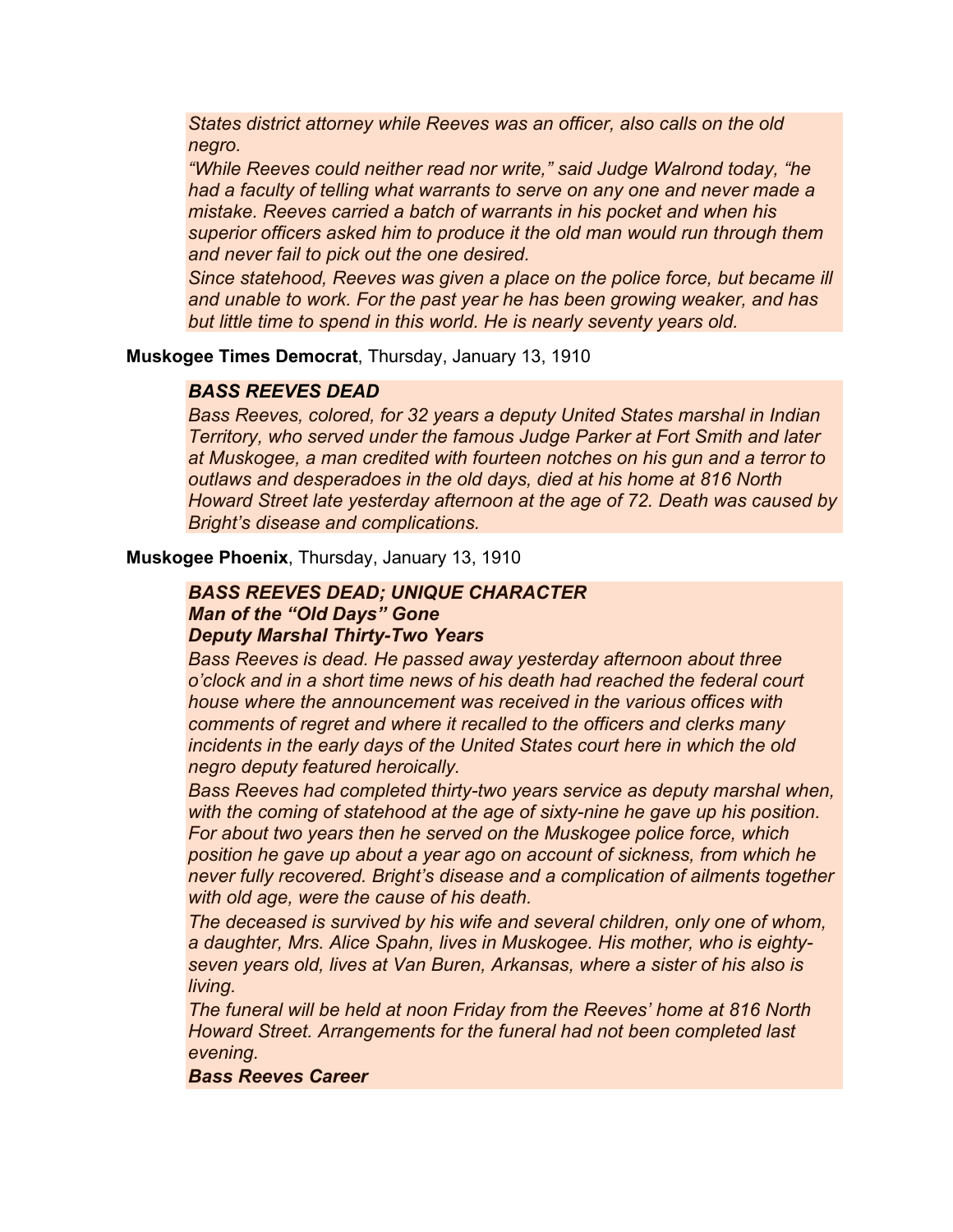*In the history of the early days of Eastern Oklahoma the name of Bass Reeves has a place in the front rank among those who cleansed out the old Indian Territory of outlaws and desperadoes. No story of the conflict of government's officers with those outlaws which ended only a few years ago with the rapid filling up of the territory with people, can be complete without mention of the negro who died yesterday.*

*For thirty-two years, beginning way back in the seventies and ending in 1907, Bass Reeves was a deputy United States marshal. During that time he was sent to arrest some of the most desperate characters that ever infested Indian Territory and endangered life and peace in its borders. And he got his man as often as any of the deputies. At times he was unable to get them alive and so in the course of his long service he killed fourteen men. But Bass Reeves always said that he never shot a man when it was not necessary for him to do so in the discharge of his duty to save his own life. He was tried for murder on one occasion but was acquitted upon proving that he had killed the man in the discharge of his duty and was forced to do it.*

*Reeves was an Arkansan and in his early days was a slave. He entered the federal as a deputy marshal long before a court was established in Indian Territory and served under the marshal at Fort Smith. Then when people started to come into Indian Territory and a marshal was appointed with headquarters in Muskogee, he was sent over here.*

*Reeves served under seven United States marshals and all of them were more than satisfied with his services. Everybody who came in contact with the negro deputy in an official capacity had a great deal of respect for him, and at the court house in Muskogee one can hear stories of his devotion to duty, his unflinching courage and his many thrilling experiences, and although he could not write or read he always took receipts and had his accounts in good shape. Undoubtedly the act which best typifies the man and which at least shows his devotion to duty, was the arrest of his son. A warrant for the arrest of the younger Reeves, who was charged with murder of his wife, had been issued. Marshal Bennett said that perhaps another deputy had better be sent to arrest him. The old negro was in the room at the time, and with a devotion of duty equaling that of the old Roman, Brutus, whose greatest claim on fame has been that the love for his son could not sway him from justice, he said, "Give me the writ," and went out and arrested his son, brought him into court and upon trial and conviction he was sentenced to imprisonment and is still serving the sentence.*

*Reeves had many narrow escapes. At different times his belt was shot in two, a button shot off his coat, his hat brim shot off and the bridle reins which he held in his hands cut by a bullet. However, in spite of all these narrow escapes and many conflicts in which he was engaged, Reeves was never wounded. And this not withstanding the fact that he said he never fired a shot until the desperado he was trying to arrest had started the shooting.*

**Muskogee Phoenix**. Saturday, January 15, 1910

# *BASS REEVES*